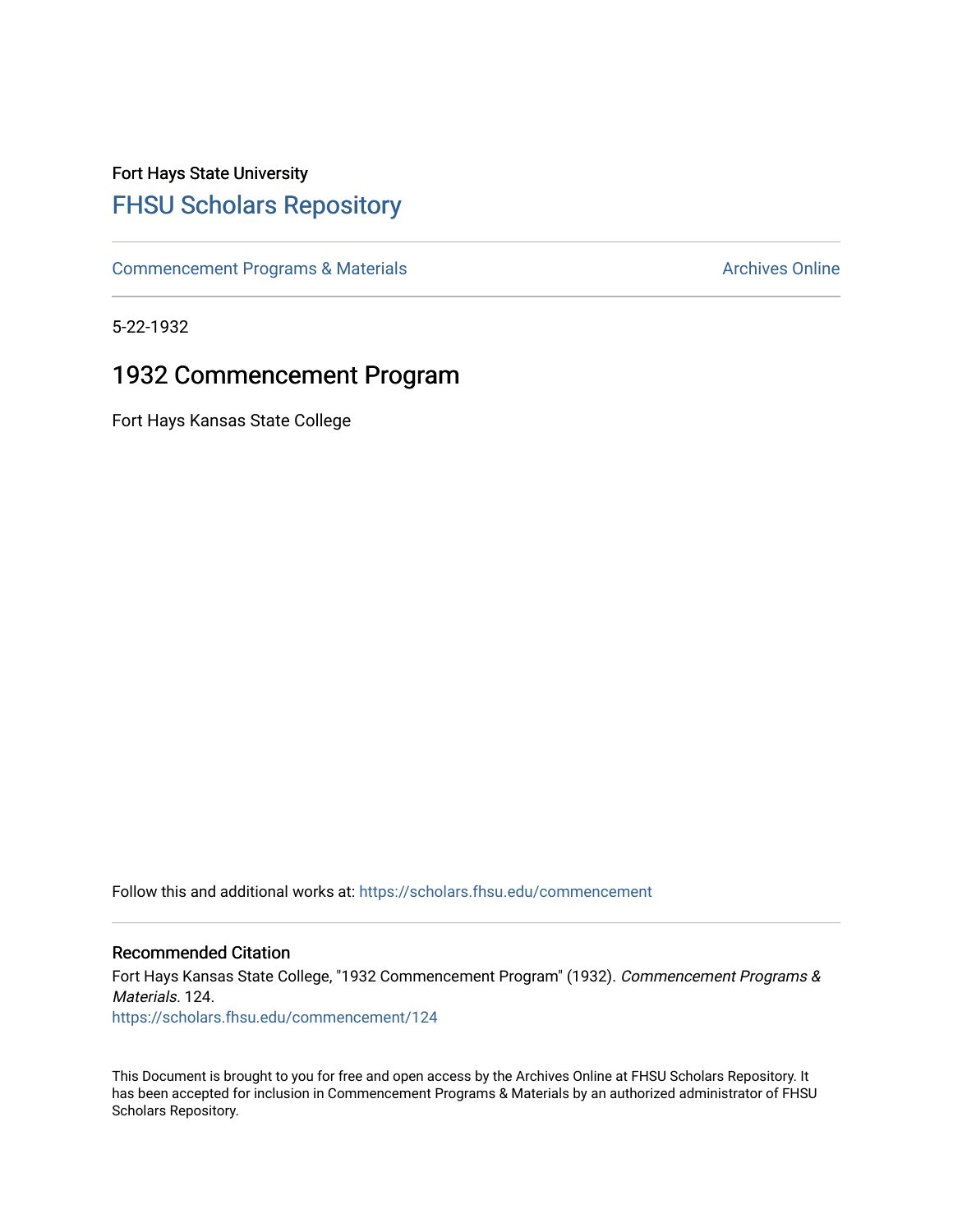# **Commencement** *Fort Hays Kansas State College*  **1932**  BACCALAUREATE SERVICES<br>PICKEN<br>PICKEN PICKEN HALL, 7:30 P. M. SENIOR RECEPTION TUESDAY, MAY 24 PRESIDENT'S HOME, 8 :00 P. **M.**  ALUMNI-SENIOR OFFICIAL SESSION<br>MAY 25 PICKEN HALL, 4:00 P.M. WEDNESDAY, MAY 25 COMMENCEMENT BANQUET<br>
Y 25 CODY COMMONS, 6:30 P.M. WEDNESDAY, MAY 25 GRADUATION EXERCISES<br>
THURSDAY, MAY 26 COL COLISEUM, 10:00 A. M.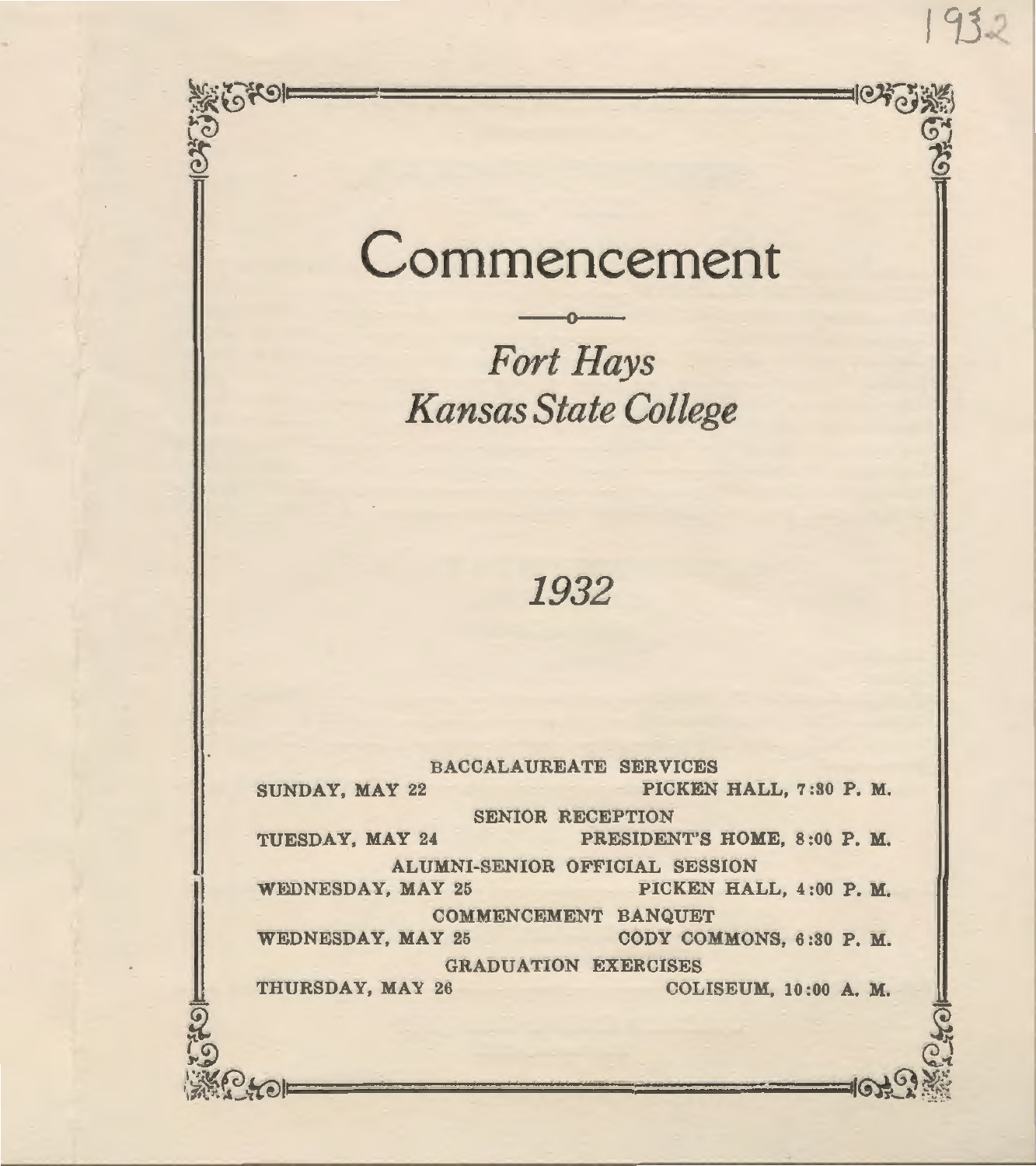### **BACCALAUREATE SUNDAY**

May twenty-second

### **SEVEN-THIRTY O'CLOCK P. M.**

### PICKEN HALL

#### COLLEGIATE HOUR

| "Come Thou Almighty King" (Giardini)-------------------------------College Choir      |  |
|---------------------------------------------------------------------------------------|--|
|                                                                                       |  |
|                                                                                       |  |
|                                                                                       |  |
|                                                                                       |  |
|                                                                                       |  |
|                                                                                       |  |
|                                                                                       |  |
|                                                                                       |  |
| "I Will Extol Thee (Eli) (Sir Michael Costa)----------------------------College Choir |  |

### **EIGHT-THIRTY O'CLOCK P. M.**

### PICKEN HALL

#### SERMON HOUR

| <b>Bible Reading</b>                                                       |  |
|----------------------------------------------------------------------------|--|
| Prayer                                                                     |  |
|                                                                            |  |
| Sermon. "Men Who Overcome"----------------------------John H, Gross, D, D, |  |
|                                                                            |  |
| <b>Benediction</b>                                                         |  |
|                                                                            |  |

### SENIOR RECEPTION

May twenty-fourth

President's ilome ..•.•••.......................................... Eight o'clock p, m.

### ALUMNI-SENIOR OFFICIAL SESSION May twenty-fifth

Picken Hall ...•...............•...........................•........ Four o'clock p, m.

### COMMENCEMENT BANQUET May twenty-fifth

**Cody** Commons ...•..••........•.....•.•....••................ Six-thirty o'clock p, m.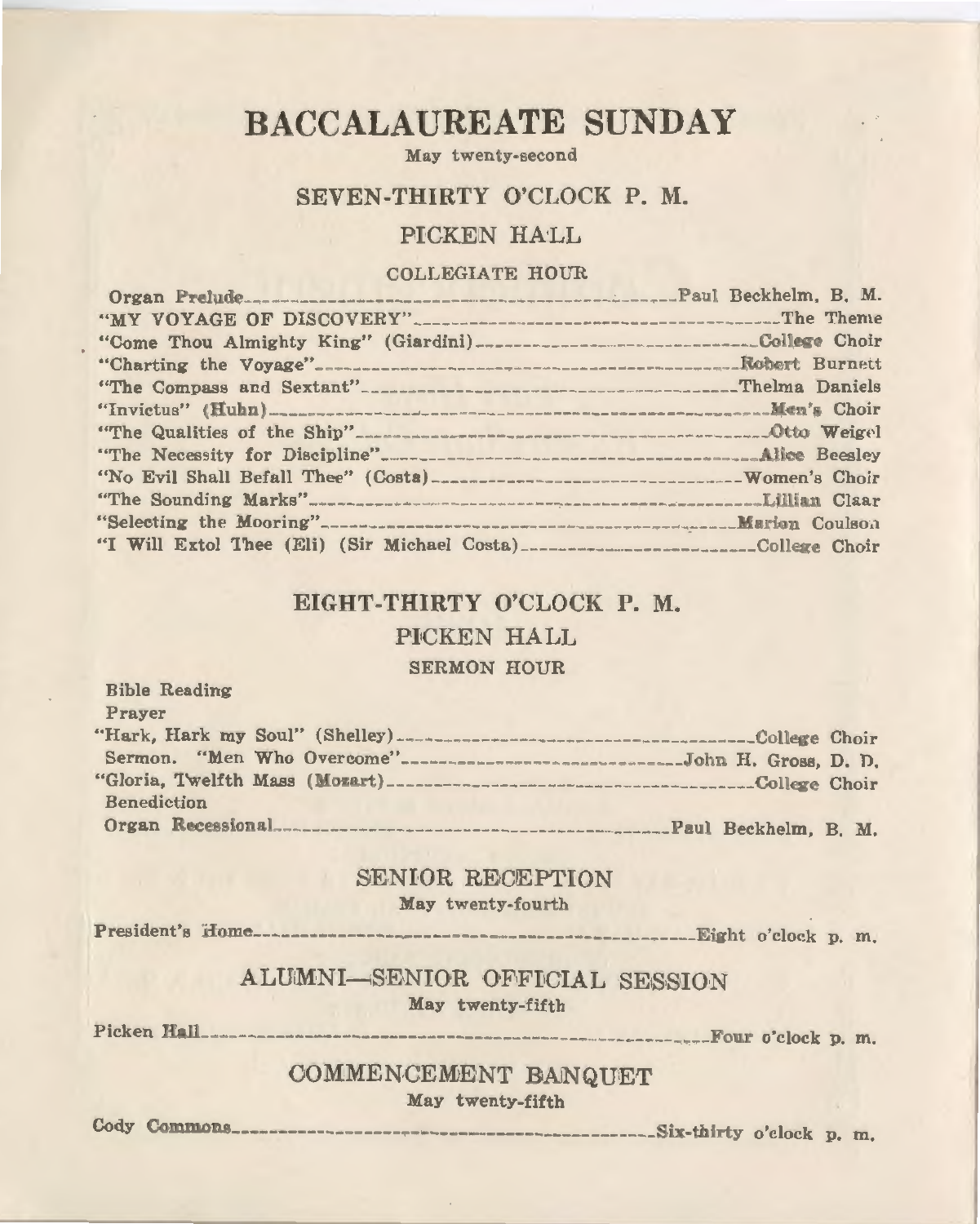### **GRADUATION THURSDAY**

May twenty-sixth

### **TEN O'CLOCK A. M.**

### COLISEUM

### ORATION HOUR

|          | $Recents$ - Guests - Faculty - Candidates          |  |
|----------|----------------------------------------------------|--|
|          |                                                    |  |
|          |                                                    |  |
|          | Henry Edward Malloy, B. S., Hobart Davis, B. F. A. |  |
| Addyson: | $A \cap$ Crane $Ph \cap$<br>$\frac{1}{2}$          |  |

Address: "Watchman, What of the Morning?" **\_\_\_\_\_\_\_\_\_\_\_\_ \_\_\_\_ A,** G. Crane, Ph. D. President University of Wyoming

Duct: "Be Mine the Delight-(Faust) \_\_\_\_\_\_\_\_\_\_\_\_\_\_\_\_\_\_\_\_\_\_\_\_\_\_\_\_\_\_\_\_\_Gounod Henry Edward Malloy, B. S., Hobart Davis, B. F. A.

### **ELEVEN O'CLOCK A. M.**  COLISEUM

### PRESENTATION HOUR

Presentation of Advocates \_\_\_\_\_\_\_\_\_\_\_\_\_\_\_\_\_\_\_\_\_\_\_\_\_\_\_\_\_\_\_\_ Dean Floyd B. Lee, **A.M.** 

### PRESENTING CANDIDATES FOR BACHELOR DEGREES

| MAJOR | <b>ADVOCATE</b>                                                                       |
|-------|---------------------------------------------------------------------------------------|
|       |                                                                                       |
|       |                                                                                       |
|       |                                                                                       |
|       |                                                                                       |
|       | Economics and Business AdministrationProfessor Leonard Thompson, M. B. A.             |
|       |                                                                                       |
|       | Home Economics-------------------------------Professor Margaret Haggart, A. M.        |
|       |                                                                                       |
|       |                                                                                       |
|       |                                                                                       |
|       |                                                                                       |
|       | Philosophy <sub>-------------------------------</sub> Professor Homer B. Reed, Ph. D. |
|       | Physical Education---------------------------------Professor Earl F. Morris, M. D.    |
|       |                                                                                       |
|       |                                                                                       |
|       |                                                                                       |
|       |                                                                                       |
|       | Conferring of Undergraduate DegreesPresident William A. Lewis, LL, D.                 |
|       | Presenting DiplomasHon, Leslie Wallace, Member Board of Regents                       |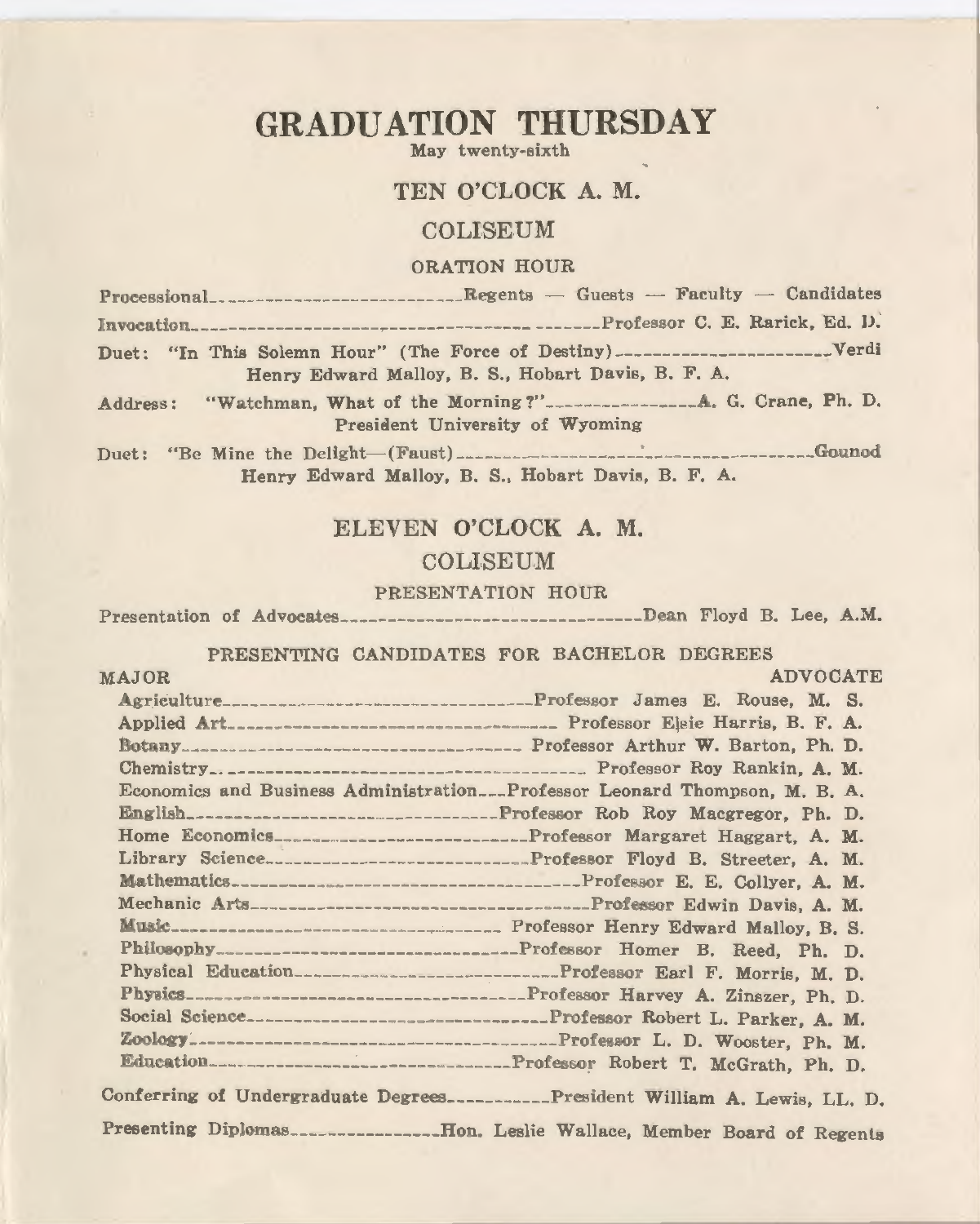#### PRESENTING CANDIDATES FOR MASTER OF SCIENCE DEGREES

Graduate Council\_\_\_\_\_\_\_\_\_\_\_\_\_\_\_\_\_\_\_\_\_\_\_\_\_\_\_\_\_\_\_Chairman Rob Roy Macgregor, Ph. D.

Major Professor

PRESENTING ELLSWORTH DODRILL, B. S. (K. S. C.)

Thesis: "The Relation of Achievement in Particular Fields in High School to Achievement in Particular Fields in College."

PRESENTING DAVID LUCIAN MEGILL, A. B. (University of Kansas) Thesis: "The Probable Efficiency of a Vocabulary Notebook in Teaching **Latin Vocabulary."** 

PRESENTING ROY ERNEST MOHR, B. S. (K. S. C.) Thesis: "A Comparison in Efficiency of the Teaching of Arithmetic in Grades Four to Eight Inclusive, in Standard and Non-Standard One-Room **Rural Schools of Western Kansas."** 

PRESENTING MYRTLE NEWBOLD, B. S. (K. S. C.)

Thesis: "A Comparative Study of Pupils, Teachers and Expenditures of Standard and Non-Standard One-Room Rural Schools of Northwestern Kansas."

Major Professor \_\_\_\_\_\_\_\_\_\_\_\_\_\_\_\_\_\_\_\_\_\_\_\_\_\_\_\_\_\_\_\_\_\_\_\_\_\_\_\_\_ Harvey **A.** Zinszer, Ph. D. PRESENTING ELGIN ALBERT DENIO, B. S. (K. S. C.)

**'I'hesis: "The Three Point Gap as a Means of Control in Instantaneous Photography."** 

Major Professor \_\_\_\_\_\_\_\_\_\_\_\_\_\_\_\_\_\_\_\_\_\_\_\_\_\_\_\_\_\_\_\_\_\_\_\_\_\_\_\_\_\_\_ Arthur **W.** Barton, Ph. D. PRESENTING SAYLOR JOHN NEHER, A. B. (McPherson College)

Thesis: "The Botany Laboratory: Outline for Laboratory Field Work in General Botany for Secondary Schools of Western Kansas Having **Limited Equipment."** 

Major Professor \_\_\_\_\_\_\_\_\_\_\_\_\_\_\_\_\_\_\_\_\_\_\_\_\_\_\_\_\_\_\_\_\_\_\_\_\_\_\_\_\_\_\_ Robert L. Parker, A. M. PRESENTING BLOND ZACK WOODS, B. S. (K. S. C.) **'fhesis: "History of Fort Larned."** 

> PRESENTING GLENN ROGERS, B. S. (K. S. C.) **Thesis: "A History of Decatur County,"**

Major Profesaor \_\_\_\_\_\_\_\_\_\_\_\_\_\_\_\_\_\_\_\_\_\_\_\_\_\_\_\_\_\_\_\_\_\_\_\_\_\_\_\_ Rob Roy Macgregor, Ph. D.

PRESENTING DOVIE SHERWOOD ROSS, B. S. (K. S. C.)

Thesis: "A Study of the Revolt in Modern American Literature as Seen in tho **Novel, Poetry, and Prose Fiction."**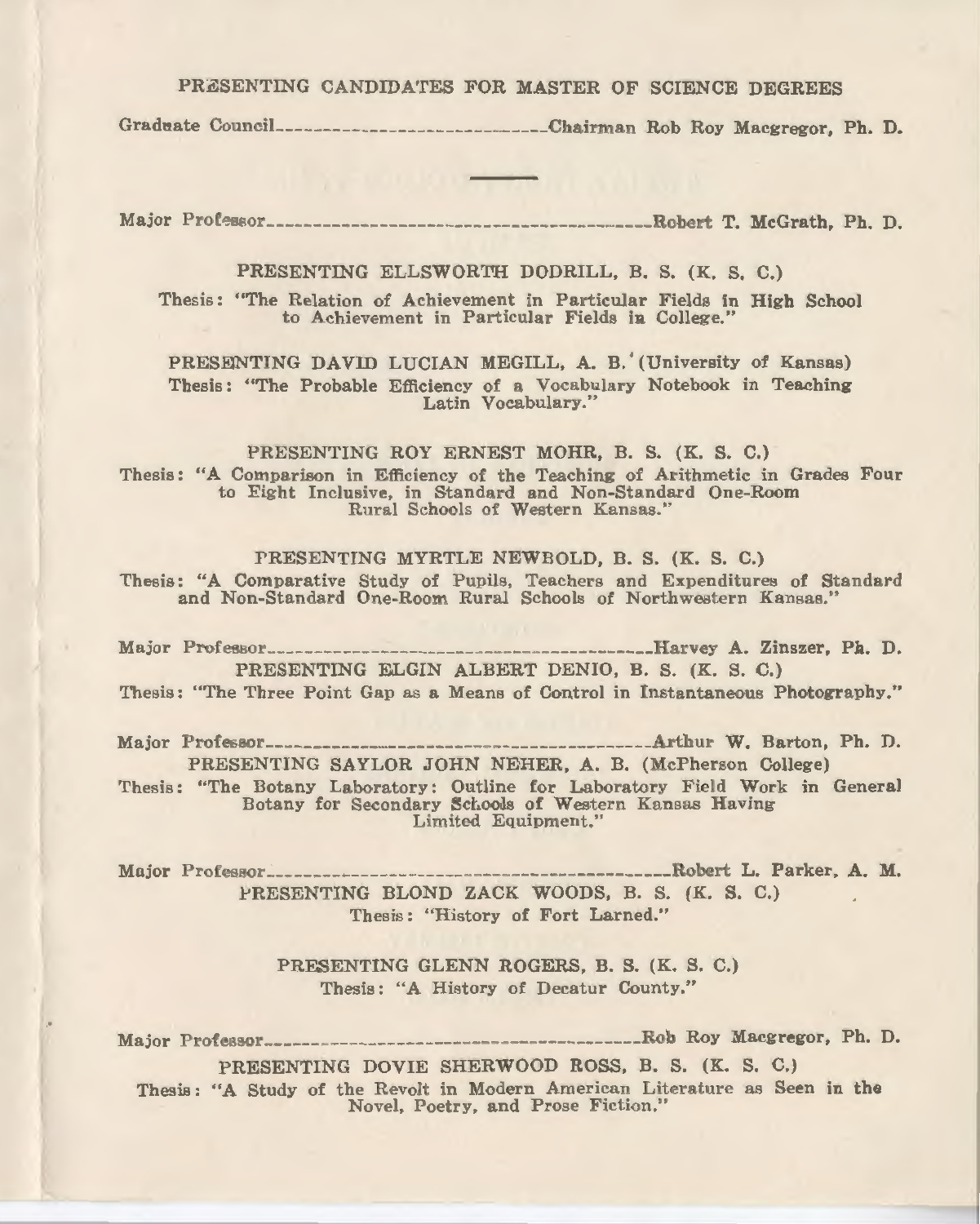